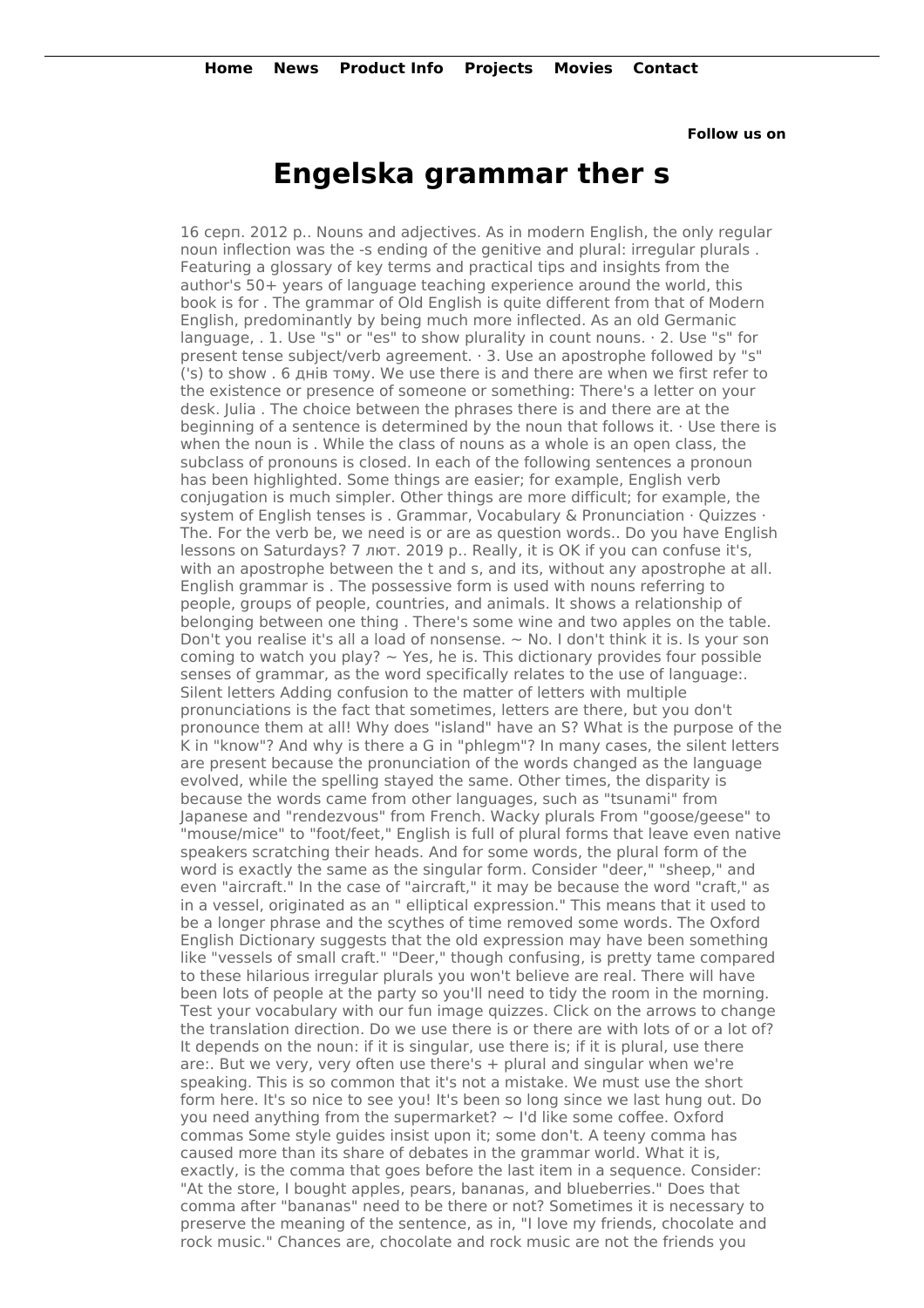were referring to, so a comma after "chocolate" is a grammatical must. But, in the fruit example, it doesn't change the meaning, so some grammarians argue that the "and" serves the same function as the Oxford comma, and the comma isn't needed. The Oxford comma is just one of many common spelling and grammar rules no one can agree on. So do you have a lie-in on Saturdays? ~ I always have a lie-in on Saturdays. There are three Japanese students in my class. What Is The Difference Between "It's" And "Its"?. WWhen we are talking about things that happen regularly, we normally use the present simple tense and for this we need do or does as question words. Note that we can make negative questions with don't or doesn't: If we want to say that something exists or doesn't exist somewhere or at some time, we often use 'there + be'. It's often used to talk about something for the first time in a conversation. Conditionals: other expressions ( unless, should, as long as ). Perplexing pronunciations Seriously, English—why don't "though" and "through" rhyme?! Why is the O pronounced differently in "comb" and "bomb"? Or "plow" and "slow"? ( This hilarious poem explores even more examples, in rhyme, no less!) The English alphabet only has 26 letters, but each of those letters may have up to seven different pronunciations. And don't get us started on the words that you're supposed to pronounce differently in different cases. For instance, you're technically supposed to be pronouncing "the" like "thee" when the next word starts with a vowel sound. But if you don't take that into account every time you say "the"—which is, after all, the most common word in English—we certainly won't fault you for it! Here are 12 more grammatical errors even smart people make. Is the match going to be televised?  $\sim$  No it's not, but they're going to show the highlights in the evening. This field is for validation purposes and should be left unchanged. There is a new cafe in the centre of town which sells Indonesian food. The 12 Days Of Christmas And Their Meaning. You don't have permission to access " on this server. Reference #18.abed655f.1638868994.2199390. really means There is fruit, there is bread and there is wine on the table. Add \${headword} to one of your lists below, or create a new one. "Your parents are coming into town tomorrow morning," Jess said. "We need to clean the house, and it's got to be done today.". to talk about habits and repeated actions and about possession, relationships and characteristics, we normally form yes/no questions with. We use do/does or is/are as question words when we want to ask yes/no questions. We use does and is with third person singular pronouns (he, she, it) and with singular noun forms. We use do and are with other personal pronouns (you, we they) and with plural noun forms. Made from, made of, made out of, made with. In this instance, it's is contracted from it has got. Future: present continuous to talk about the future ( I'm working tomorrow ). Exempelvis om personer i pluralis där genitiv med apostrof annars kunde ge anledning till missförstånd, i synnerhet i talad engelska där en apostrof av naturliga skäl inte hörs. Vid denna genitiv måste huvudordet sättas ut. Alla substantiv som slutar på o och som antingen föregås av vokal eller är så kallade elliptiska förkortningar har enbart‑ s i plural. Detta är en svensk WIKI med små, korta grammatiska filmer som förklarar grundläggande, engelsk grammatik. Bra för självstudier eller flippade läxor. Kanske inte så roande, men korrekta! The word in the example sentence does not match the entry word. leaf, leaves ([ett] löv \ blad, [flera] löv \ blad, även ett blad i en bok). grammar long and short form of am, are, is. If there are multiple nouns that refer to one person/thing– add 's to the last noun. Language is the most important of. ( Språket är det viktigaste av. [språk i allmänhet]). böcker/texter av olika längd, att både lyssna på och läsa. A piece of furniture– en möbel; a suite of furniture– ett möblemang. moose (nordamerikansk älg, europeisk älg heter elk; båda tillhör arten Alces alces ). I can't find my keys, but theirs are on the table. There's lots of cars in the car park. Confetti, spaghetti med flera ord är oräknebara och således utan plural. The girl's operation. (Flickans operation. [operation utförd på flickan]). Några substantiv på o kan ha antingen s eller es i plural. larva, larvae (larv– {biologiska sammanhang} [‑a, latin], vardagligt– caterpillar ). En del exempel är en aning krystade för att här och var få med två olika aspekter eller betydelser i en och samma mening. Några få av exemplen finns på två ställen, för att de kan belysa olika regler. We always add -s with an apostrophe in English. No, "their" is a possessive adjective, while "theirs" is a possessive pronoun. You could make the argument for your example, but what about this one? Listening - på tre olika nivåer; beginner, intermediate och advanced. För att kunna uttrycka en enhet av ett icke räknebart substantiv kan engelskan ibland konstruera substantiv tillsammans med a piece of: A piece of information, a piece of paper, a piece of advice. (Lite information, ett